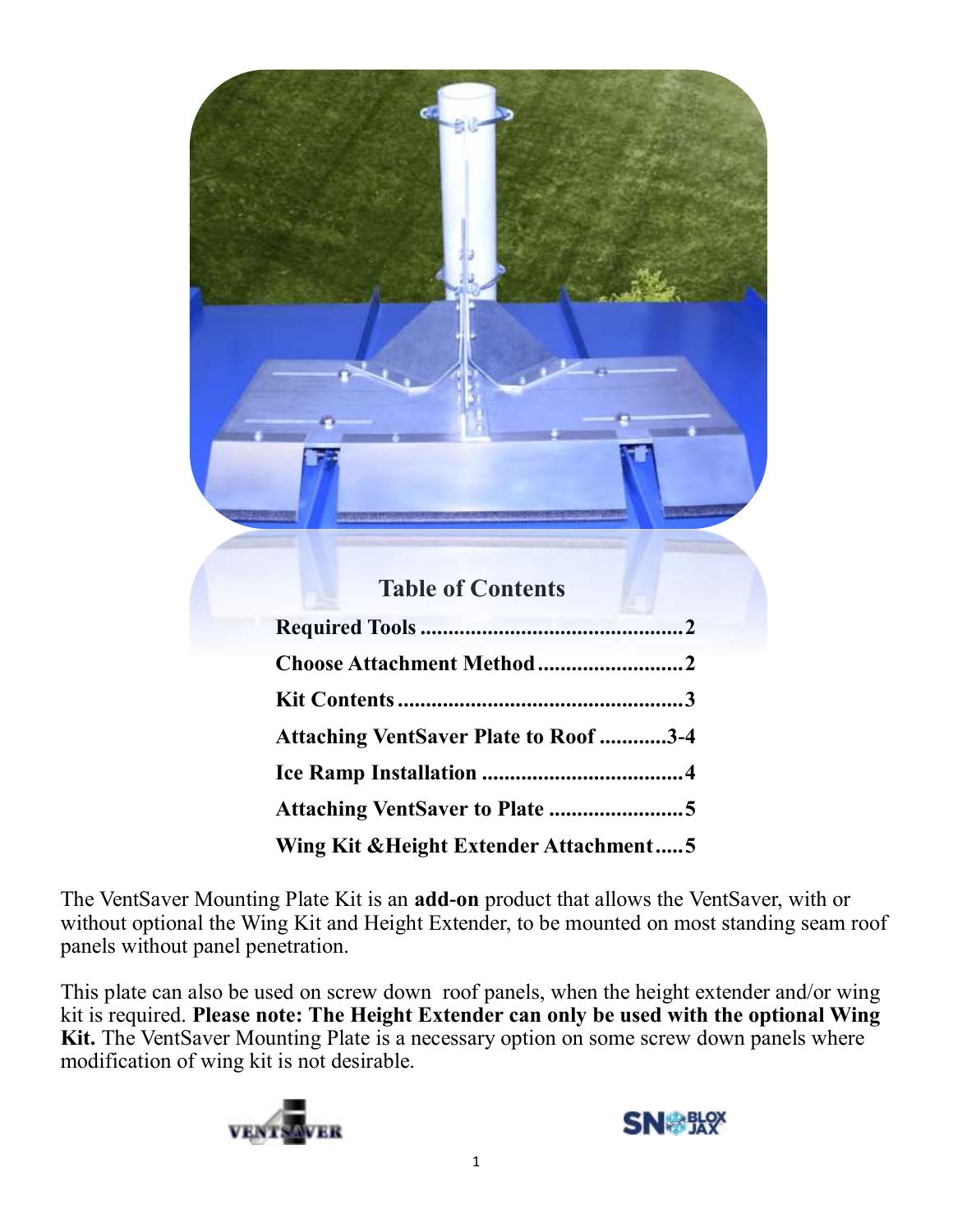# **REQUIRED TOOLS**

Safety Goggles, Gloves and Fall Protection Caulk Gun Tape Measure Pencil or Sharpie to mark clamp and base mounting bracket holes Ratcheting Torque Wrench (capable of reading "inch" in/lbs.) Cordless Impact Driver with Socket Adapter Socket Wrench to fit Socket Sizes Below 9/16" Socket for RoofClamps 7/16" Socket & 7/16" Wrench to Attach 3/8" Socket for Tek Screws 5/16" Socket for Cable Clamps Cordless Drill 1/4" Drill Bit (For SD VentSaver Plate, Fin and Height Extender holes) 1/8" Drill Bit (For Drilling Tek Screw Starter Holes in Plate) Hacksaw or Chop Saw with Metal Blade

#### **CHOOSING THE VENTSAVER PLATE ATTACHMENT METHOD**

**Standing Seam Roofs,** that can not accept screw fasteners, require the **SS (Standing Seam) VentSaver Mounting Plate** with included roof clamps. Please verify that the roof clamps will fit your seam before ordering.

**Screw Down Roofs:** When the location of the pipe or chimney makes it difficult to mount the VentSaver base, use the **SD (Screw Down) Mounting Plate.** The SD VentSaver Plate kit may also be considered to avoid modifying the optional wing kit. **The Optional Wing Kit is required when using the C-Kit Height Extender.** Please verify that you have adequate mounting material underneath of the roof to attach the plate. **Never attach the plate to just the metal roof panel.** It is the responsibility of the installer to fasten the SD VentSaver Mounting Plate into a solid substrate "below the panel" that is adequate enough to support the mounting requirements of the plate. **There must be a minimum of 12 screws installed through the plate, into the substrate or decking below.** The installer must verify and confirm that the screws are the correct length and type.

**\*Make sure all workers are properly harnessed and anchored to the roof according to OSHA fall protection guidelines.** 

> **\*NEVER use the VentSaver Mounting Plate as a roof anchor tie-off point.**



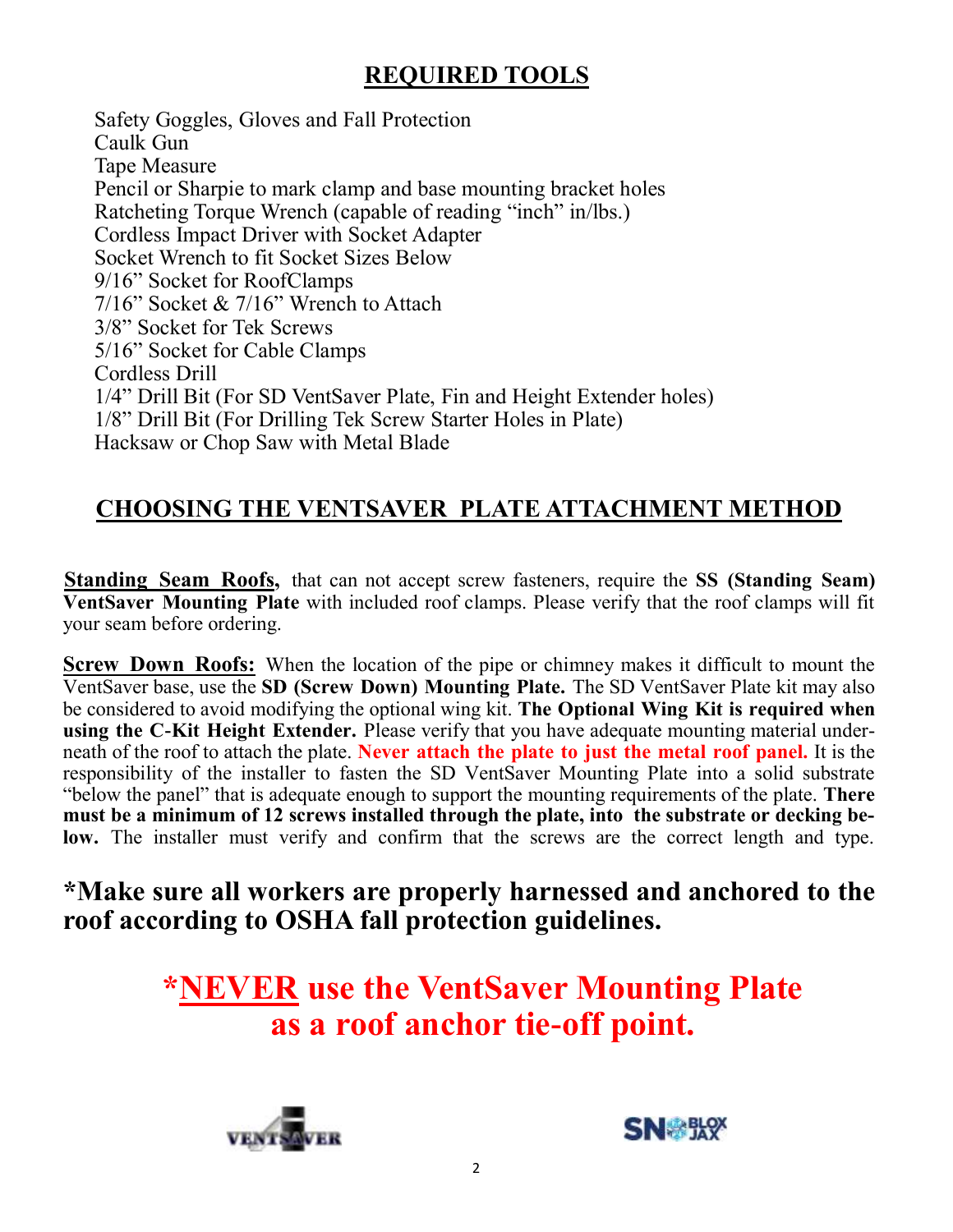#### **The SS (Standing Seam) VentSaver Plate Kit Includes:**

- (1) 1/4" Adjustable Aluminum Plate 27" wide
- (1) 1/8" Aluminum Ice Ramp w/ edging strip
- ( 4) RCT Universal fit standing seam clamps
- $(12)$  Tek screws  $1/4$ " x 1"  $3/8$ " hex head
- (12) Set screws for the clamps  $-3/16$ " hex/allen drive
- (4) 9/16" Hex RCT top bolts with stainless washers
- (1) 3/16" Hex bit for set screw tightening

#### **The SD (Screw Down) VentSaver Plate Kit Includes:**

- (1) 1/4" Adjustable Aluminum Plate 27" wide
- (1) 1/8" Aluminum Ice Ramp w/ edging strip
- (12) 3 Inch 1/4-14 Wood Screws w/Neoprene Washers
- (1) Tube of NovaFlex All Weather Silicone
- (12) Tek screws  $-1/4$ " x 1"  $3/8$ " hex head

# **ATTACH SS (Standing Seam) PLATE to ROOF PANEL**

- **1.** The 12" VentSaver base bracket has 6 holes on the horizontal base and 4 holes where it attaches to the fin vertically. Determine which holes will line up best with your application. Take the mounting bracket placement into consideration, if using the optional Wing Kit and/or C-Kit before attachment. **Do not attach the base mounting bracket to the VentSaver plate yet.**
- 2. With the fin now attached to the base bracket, set the VentSaver base bracket onto the Aluminum Plate with the 6 holes facing down. Align the entire assembly in front of the pipe. Move the Plate until the fin is just touching the pipe. Mark the (6) holes of the Base Angle and mark the location of the 4 RCT clamps on the seams**.**
- **3.** Attach the 4 RoofClamps onto the roof panel using the marks made from the previous step. Hand tighten the 3 RoofClamp cup tip set screws. Loosely attach the plate with the top bolts and washers. Once the exact locations of the clamps are confirmed, remove the 4 top bolts and plate. Torque the RoofClamp set screws to 90 inch pounds. **Do not attach VentSaver Base Bracket until after installing the Ice Ramp.**













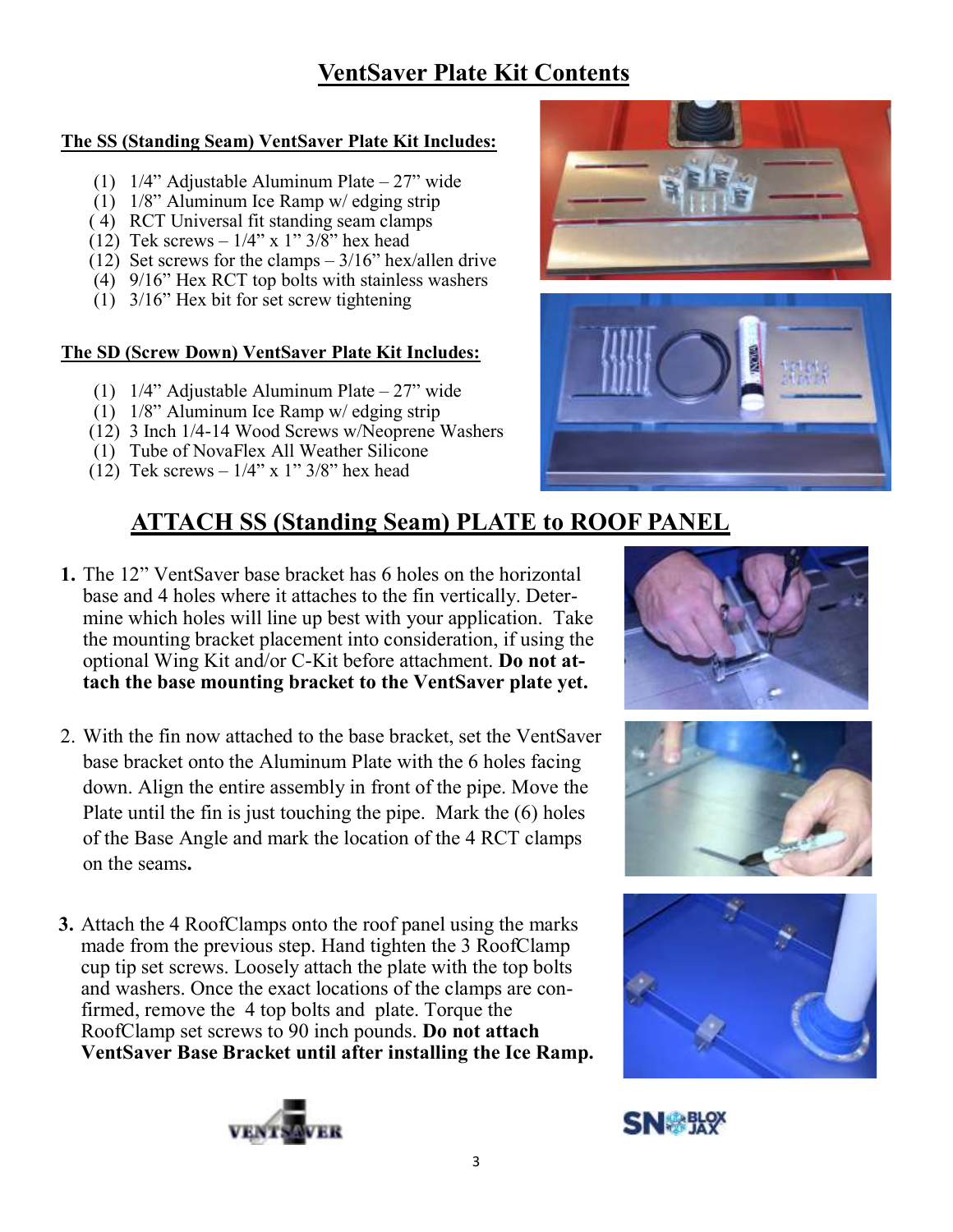# **ATTACHING SD (Screw Down) PLATE TO ROOF PANEL**

Set plate on high seams just upslope of the pipe or chimney to be protected. Adjust the plate from side to side so that it sits on at least three seams. It does **NOT** matter if the vent pipe or chimney does not end up centered in the middle of the plate. Mark the seams of the roof panel, where the plate will be mounted, and mark where the 12 holes will be drilled in the plate. **Remove the plate from the panel** and drill (12) 1/4" holes in the plate. There should be 4 evenly spaced holes in the plate for each seam. Before drilling the holes, make a mark where the VentSaver Base Bracket and Wing Kit will be mounted on the plate as shown in step  $1 \& 2$  on the previous page. Before setting the plate back down on the panel, generously apply the included silicone on the high seams between the marks previously made. Set plate down on panel in the bed of silicone and screw the plate down. The screws are self tapping and should self drill through the panel. **Screws must be fastened into the decking or structural support below.**



#### **This Step is Essential for the SD and SS VentSaver Plate!**

**The Ice Ramp installation is vital** to keep ice from sliding under the Adjustable Aluminum Plate and damaging the base of the pipe and/or the boot. Custom cut into as many pieces as it takes to keep the snow and ice from going under the plate. A Sawzall with a metal blade, handheld angle grinder a with cutoff blade, chop saw, or even a simple hacksaw can be used. Take precautions by using gloves and safety goggles to protect yourself from injury while cutting and installing the Ice Ramp. Slide the rubber edging strip on the custom cut ramp pieces before screwing to the ramp to the plate. To avoid notching out the ramp, attach ramp before attaching VentSaver mounting bracket to plate.